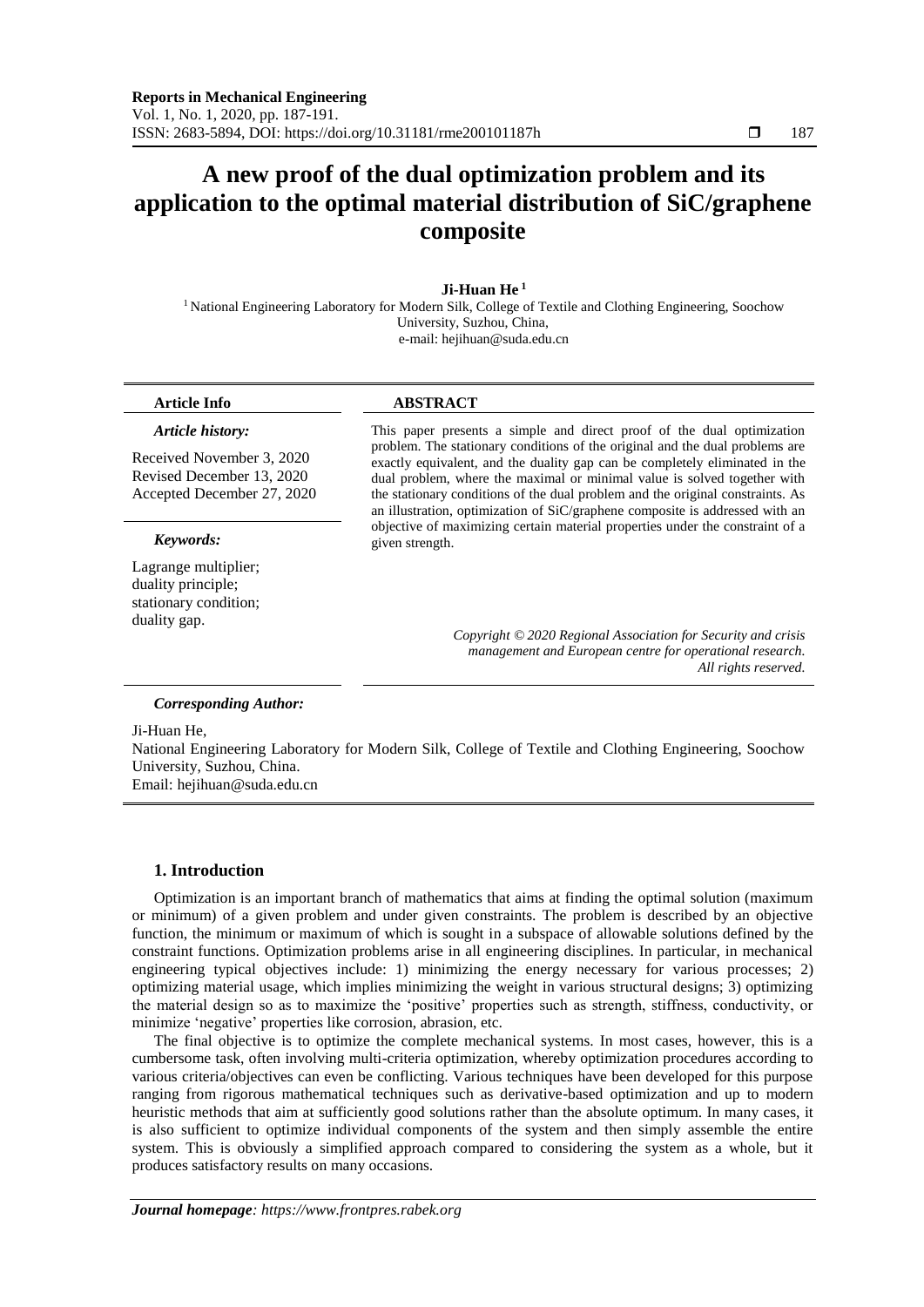Obviously, material design optimization plays an important role in mechanical engineering for an optimal material distribution or a minimal cost under various constraints (Hu, Yao, Huang, 2020).

The method of Lagrange multipliers as an approach has been extensively practiced in economics (Besada & Mirás, 2002; Beviá & Corchón, 2016; Caputo, 2001; Chatelain, 2000; Haeser & de Melo, 2015; He, 2017; Juhl, 2004; Ponthiere, 2016; Weber, 1998), and its duality principle (Boyd & Vandenberghe, 2004; Magno, et al., 2017) is also widely used in economics. For example, the original optimal problem is to maximize its profit of a factory, then its dual problem is to minimize the cost. Depending on the type of problem to be resolved, the same approach can be successfully applied in other disciplines, including mechanical engineering. In this short letter we give a direct proof of the dual optimization problem without using the Lagrange multiplier theory.

#### **2. The dual optimization problem**

To begin with the duality principle, we consider a standard optimization problem

$$
\text{Maximize } F(x_1, x_2) \tag{1}
$$

Subject to  $G(x_1, x_2) = 0$  $= 0$  (2)

The stationary condition is to maximize *F*, this requires (He, 2008; Qin & Ge, 2010)

$$
dF(x_1, x_2) = \frac{\partial F}{\partial x_1} dx_1 + \frac{\partial F}{\partial x_2} dx_2 = 0
$$
\n(3)

Hereby  $dx_1$  and  $dx_2$  are not independent, their variations should follow the requirement given in Eq. (2), that is

$$
dG(x_1, x_2) = \frac{\partial G}{\partial x_1} dx_1 + \frac{\partial G}{\partial x_2} dx_2 = 0
$$
\n(4)

From Eqs.(3) and (4), we have the following stationary condition:

$$
\begin{vmatrix}\n\frac{\partial F}{\partial x_1} & \frac{\partial F}{\partial x_2} \\
\frac{\partial G}{\partial x_1} & \frac{\partial G}{\partial x_2}\n\end{vmatrix} = 0
$$
\n(5)

Eq. (5) can also be derived by using He's brackets (He,2008 ; Qin & Ge, 2010). Now we give the dual optimization problem:

Minimize 
$$
G(x_1, x_2)
$$
 (6)

Subject to  $F(x_1, x_2) = F_{\text{max}}$  $=$   $F_{\text{max}}$  (7)

*Remark 1.*

In order to eliminate the duality gap (Boyd & Vandenberghe, 2004),  $F(x_1, x_2) = F_{\text{max}}$  in stead of  $F(x_1, x_2) = F_0$ , where  $F_{\text{max}}$  the optimal value,  $F_0$  is a constant.

The stationary condition of the dual problem can be readily obtained, which is(He,2008 ; Qin & Ge, 2010)

1 <sup>22</sup>2 1 <sup>22</sup>2 0 *G G x x F F x x* ∂G ∂  $\begin{vmatrix} \frac{\partial x_1}{\partial F} & \frac{\partial x_2}{\partial F} \end{vmatrix} =$ дх. д (8)

Eq. (8) is equivalent to Eq. (5), and the optimal solution is obtained by solving Eq. (8) and Eq. (7) simultaneously.

For multiple constraints, we can obtain a similar result. Consider the following equality-constrained problem: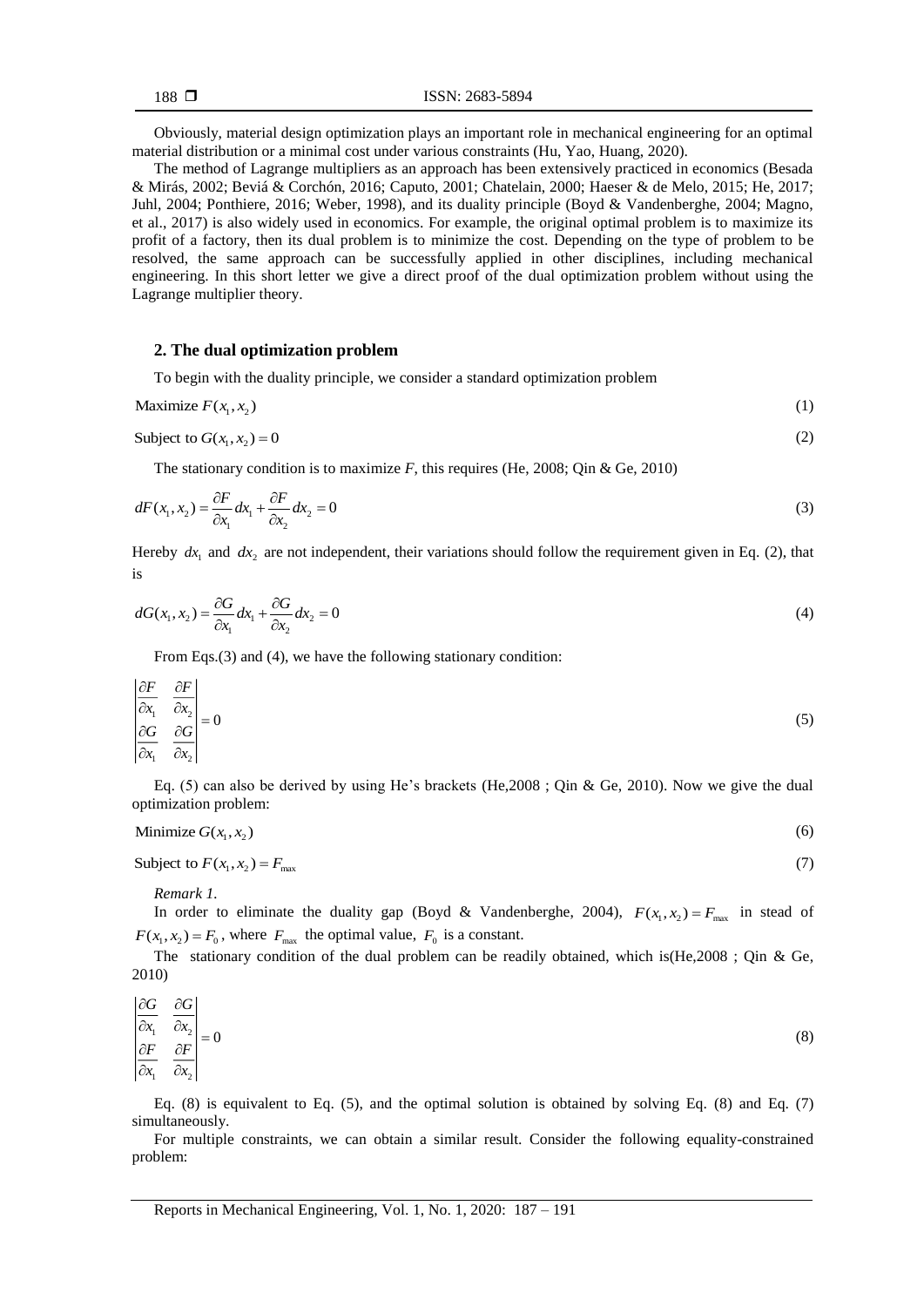| Reports in Mechanical Engineering | ISSN: 2683-5894 | 189 |
|-----------------------------------|-----------------|-----|
|                                   |                 |     |
| Minimize $F(x_1, x_2, x_3)$       |                 |     |

Subject to  $G(x_1, x_2, x_3) = 0$ ,  $H(x_1, x_2, x_3) = 0$  $=0$  (10)

The stationary condition is (He, 2008 ; Qin & Ge, 2010)

$$
\begin{vmatrix} F_{x_1} & F_{x_2} & F_{x_3} \\ G_{x_1} & G_{x_2} & G_{x_3} \\ H_{x_1} & H_{x_2} & H_{x_3} \end{vmatrix} = 0
$$
\n(12)

Its dual optimization problem is

$$
\text{Maximize } G(x_1, x_2, x_3) \tag{13}
$$

Subject to  $F(x_1, x_2, x_3) = F_{\min}$ ,  $H(x_1, x_2, x_3) = 0$  $=0$  (14)

*Remark 2.*

Hereby  $F_{\text{min}}$  is the optimal value of the original optimal problem, no duality gap occurs.

The stationary condition of the dual problem is (He,2008; Qin & Ge, 2010)

$$
\begin{vmatrix} G_{x_1} & G_{x_2} & G_{x_3} \ F_{x_1} & F_{x_2} & F_{x_3} \ H_{x_1} & H_{x_2} & H_{x_3} \end{vmatrix} = 0
$$
\n(15)

Eq. (15) is equivalent to Eq. (12), and the optimal solution is obtained by solving Eqs. (15) and (14) and the first constraint of Eq. (10) simultaneously.

An example is given below (Izmailov & Solodov, 2009)

Minimize 
$$
F(x_1, x_2, x_3) = x_1^2 - x_2^2 + x_3^2
$$
 (16)

Subject to 
$$
G(x_1, x_2, x_3) = x_1^2 + x_2^2 - x_3^2
$$
,  $H(x_1, x_2, x_3) = x_1 x_3$  (17)

The stationary condition is (He,2008 ; Qin & Ge, 2010)  
\n
$$
\begin{vmatrix}\nF_x & F_{x_2} & F_{x_3} \\
G_{x_1} & G_{x_2} & G_{x_3} \\
H_{x_1} & H_{x_2} & H_{x_3}\n\end{vmatrix} = \begin{vmatrix}\n2x_1 & -2x_2 & 2x_3 \\
2x_1 & 2x_2 & -2x_3 \\
x_3 & 0 & x_1\n\end{vmatrix} = 4x_1^2x_2 + 4x_3^2x_2 - 4x_3^2x_2 + 4x_1^2x_2 = 8x_1^2x_2 = 0
$$
\n(18)

Solving Eqs. (17) and (18) results in the optimal solution  $(x_1^*, x_2^*) = (0,0)$ . Its dual optimization problem is

$$
\text{Maximize } G(x_1, x_2, x_3) = x_1^2 + x_2^2 - x_3^2 \tag{19}
$$

Subject to  $F(x_1, x_2, x_3) = x_1^2 - x_2^2 + x_3^2 = F_{\text{min}}$ ,  $H(x_1, x_2, x_3) = x_1 x_3$  (20)

The stationary equation is

$$
\begin{vmatrix} G_{x_1} & G_{x_2} & G_{x_3} \\ F_{x_1} & F_{x_2} & F_{x_3} \\ H_{x_1} & H_{x_2} & H_{x_3} \end{vmatrix} = \begin{vmatrix} 2x_1 & 2x_2 & -2x_3 \\ 2x_1 & -2x_2 & 2x_3 \\ x_3 & 0 & x_1 \end{vmatrix} = -8x_1^2x_2 = 0
$$
\n(21)

The optimal solution can be easily obtained, which is  $(x_1^*, x_2^*, F_{min}) = (0,0,0)$ .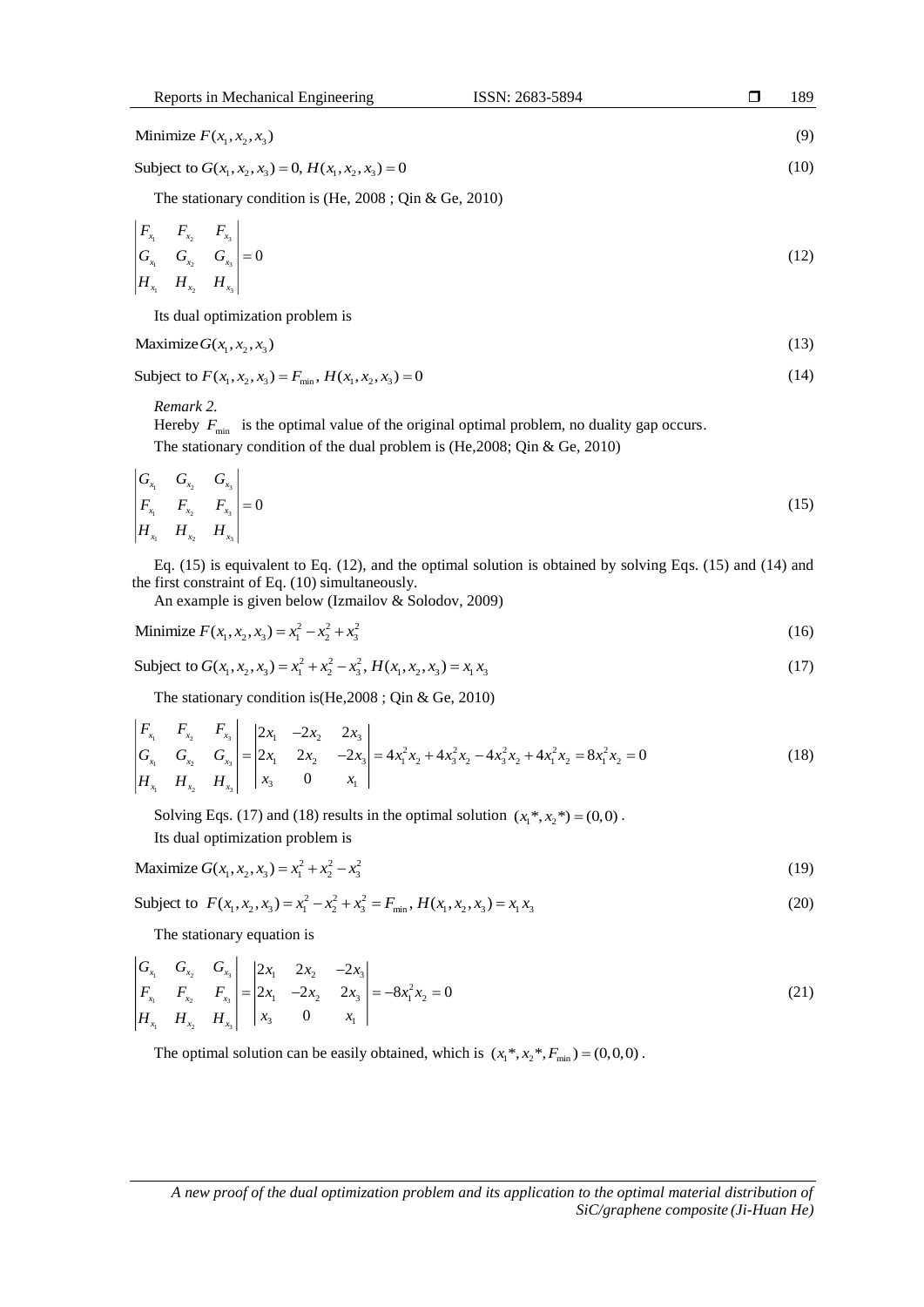# **3. An application**

As an application, we consider a SiC/graphene composite (Zuo & Liu, 2021). We assume that the concentration of graphene is  $\varphi$ , according to Zuo-Liu's formulation, the composite's conductivity can be written as (Zuo & Liu, 2021)

$$
C = C_0 + k\varphi^{1.25} \tag{21}
$$

where C is the conductivity of the composite,  $C_0$  is the carborundum's conductivity, k is a constant.

The composite's stress, according to o Zuo-Liu's formulation (Zuo &Liu, 2021)

$$
\sigma = \frac{\sigma_0 - a\varphi^{2/3}}{1 + b\varphi^{2/3}}\tag{22}
$$

where  $\sigma_0$  is the stress without graphene. We assume that  $\sigma_0$  and  $C_0$  have the following linear relationship

$$
C_0 = \lambda \sigma_0 \tag{23}
$$

The optimal problem is

Maximize  $C = \lambda \sigma_0 + k \varphi^{1.25}$ (24)

Subject to 
$$
\frac{\sigma_0 - a\varphi^{2/3}}{1 + b\varphi^{2/3}} = \overline{\sigma}
$$
 (25)

Its stationary condition is

$$
\begin{vmatrix} \lambda & 1.25k\varphi^{0.25} \\ \sigma_0 & \frac{-\frac{2}{3}a\varphi^{-1/3}(1+b\varphi^{2/3}) - \frac{2}{3}b\varphi^{-1/3}(\sigma_0 - a\varphi^{2/3})}{(1+b\varphi^{2/3})^2} = 0 \end{vmatrix} = 0
$$
 (26)

Its dual optimization problem is

$$
\text{Maximize } \sigma = \frac{\sigma_0 - a\varphi^{2/3}}{1 + b\varphi^{2/3}}\tag{27}
$$

Subject to  $\lambda \sigma_0 + k \varphi^{1.25} = C_{\text{max}}$  (28)

For given parameters involved in Eqs. (24) and (25), the optimal value can be easily solved.

# **4. Conclusions**

In this letter, optimization is addressed as an important method used in engineering to produce best or nearly best results under given circumstances. A direct proof of the duality principle in optimization is given. As the concept of the dual optimization is widely adopted in economics and engineering, this paper gives a strictly mathematical foundation for the dual optimization. Furthermore, the duality gap (Boyd & Vandenberghe, 2004) can be completely eliminated. This important property is successfully demonstrated in the task of optimizing material properties of a SiC/graphene composite.

### **References**

Besada, M., & Mirás,M. (2002). A note on Lagrange multipliers in the multiple constraint case, Economics Letters, 75(1), 141-145.

Beviá, C., & Corchón, L. C. (2017). Growth in Illyria: The role of [meritocracy in the accumulation of human](http://www.sciencedirect.com/science/article/pii/S0165489616300786)  [capital,](http://www.sciencedirect.com/science/article/pii/S0165489616300786) Mathematical Social Sciences, 90, 182-190.

Boyd, S. P., & Vandenberghe, L. (2004). [Convex Optimization,](http://www.stanford.edu/~boyd/cvxbook/bv_cvxbook.pdf) Cambridge University Press.